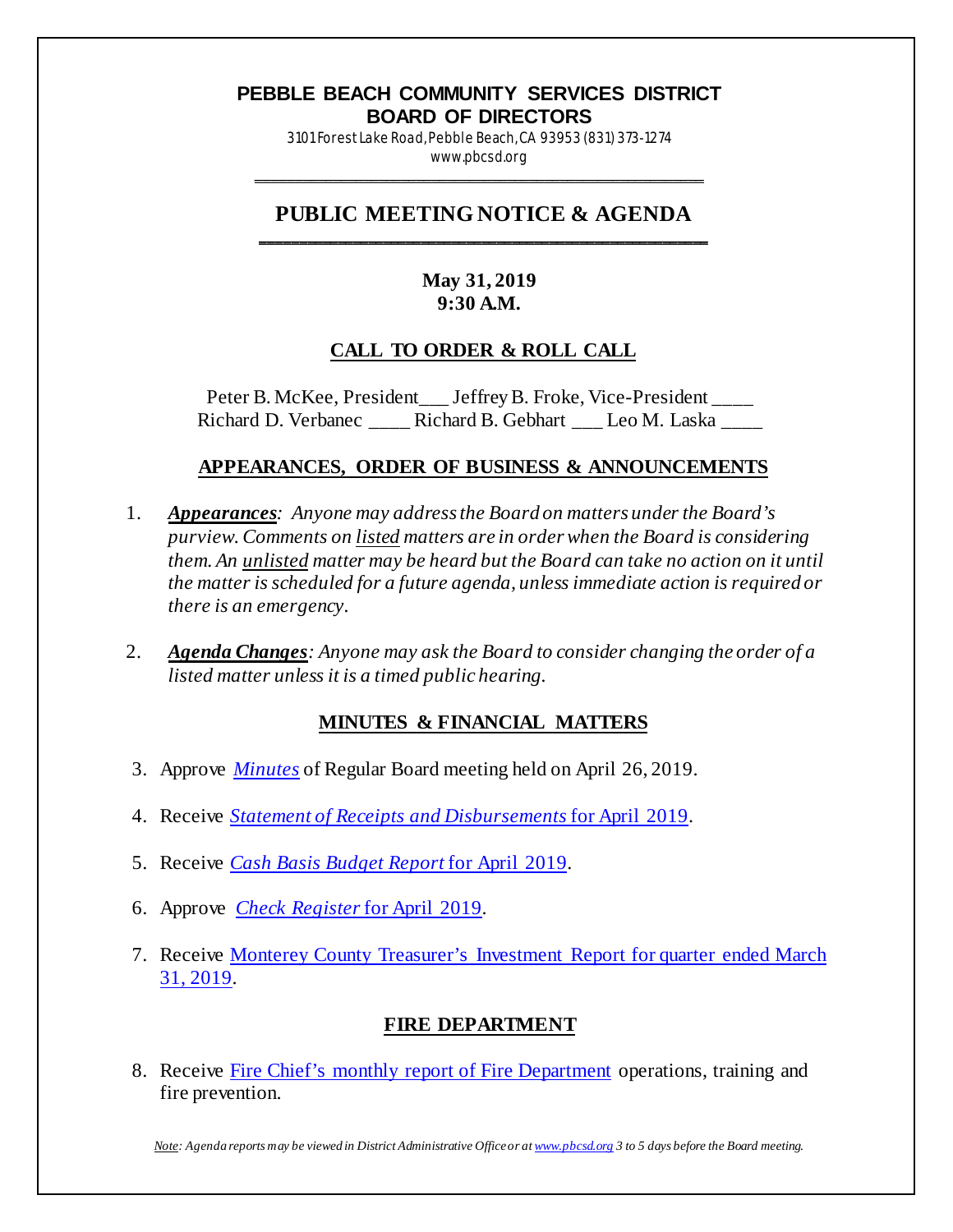9. Review [status of process for new ambulance contract in Monterey County.](http://pbcsd.org/wp-content/uploads/pbcsd/meetings/board/2019/2019-05-31/09-Status-of-Process-for-New-Ambulance-Contract-in-Monterey-County.pdf)

## **MAINTENANCE, ENGINEERING & CONSTRUCTION**

- 10. Receive monthly utilities [operations and maintenance report](http://pbcsd.org/wp-content/uploads/pbcsd/meetings/board/2019/2019-05-31/10-Operations-Maintenance-Board-Report-May-2019.pdf) for wastewater collection, treatment and disposal and recycled water distribution systems.
- 11. Receive status report regarding active [PBCSD capital improvement projects.](http://pbcsd.org/wp-content/uploads/pbcsd/meetings/board/2019/2019-05-31/11-Capital-Improvement-Projects-Report.pdf)
- 12. Adopt *[Resolution 19-09](http://pbcsd.org/wp-content/uploads/pbcsd/meetings/board/2019/2019-05-31/12-RES-19-09-Agreement-for-Engineering-Services-for-Wastewater-Collections-System-Televising-and-Assessment-Project.pdf)* approving agreement for engineering services for wastewater collections system televising and assessment project.
- 13. Receive report on May 8, 2019 meeting [of CAWD/PBCSD Wastewater](http://pbcsd.org/wp-content/uploads/pbcsd/meetings/board/2019/2019-05-31/13-Reclamation-Management-Committee-Report.pdf)  [Reclamation Project Management Committee.](http://pbcsd.org/wp-content/uploads/pbcsd/meetings/board/2019/2019-05-31/13-Reclamation-Management-Committee-Report.pdf)
- 14. Receive [Carmel Area Wastewater District reports](http://pbcsd.org/wp-content/uploads/pbcsd/meetings/board/2019/2019-05-31/14-CAWD-Board-Meeting-Agenda-Reports.pdf) and information concerning matters of mutual interest to PBCSD and CAWD:
	- A. Report from Director Verbanec on May 30, 2019 CAWD Board meeting
	- B. Assign Director Froke to attend CAWD Board of Directors meeting scheduled for Thursday, June 27, 2019 at 3945 Rio Rd., Carmel.

# **SOLID WASTE MANAGEMENT**

15. Receive [report regarding Monterey Regional Waste Management District](http://pbcsd.org/wp-content/uploads/pbcsd/meetings/board/2019/2019-05-31/15-MRWMD-Board-Meeting-Agenda-GM-Report.pdf)  [\(MRWMD\) Board meeting held on May](http://pbcsd.org/wp-content/uploads/pbcsd/meetings/board/2019/2019-05-31/15-MRWMD-Board-Meeting-Agenda-GM-Report.pdf) 24, 2019.

# **LAW ENFORCEMENT**

16. Receive [report on May 23, 2019 meeting of Roads and Traffic Committee for Del](http://pbcsd.org/wp-content/uploads/pbcsd/meetings/board/2019/2019-05-31/16-Roads-Traffic-Committee-Meeting-on-May-23-2019-Report-for-DMFPO.pdf)  [Monte Forest Property Owners.](http://pbcsd.org/wp-content/uploads/pbcsd/meetings/board/2019/2019-05-31/16-Roads-Traffic-Committee-Meeting-on-May-23-2019-Report-for-DMFPO.pdf)

# **GENERAL GOVERNMENT**

17. Adopt *[Resolution 19-08](http://pbcsd.org/wp-content/uploads/pbcsd/meetings/board/2019/2019-05-31/17-RES-19-08-National-Public-Works-Week-Proclamation.pdf)* Proclaiming May 19th to 25th as National Public Works Week.

*Note: Agenda reports may be viewed in District Administrative Office or a[t www.pbcsd.org](http://www.pbcsd.org/) 3 to 5 days before the Board meeting.*